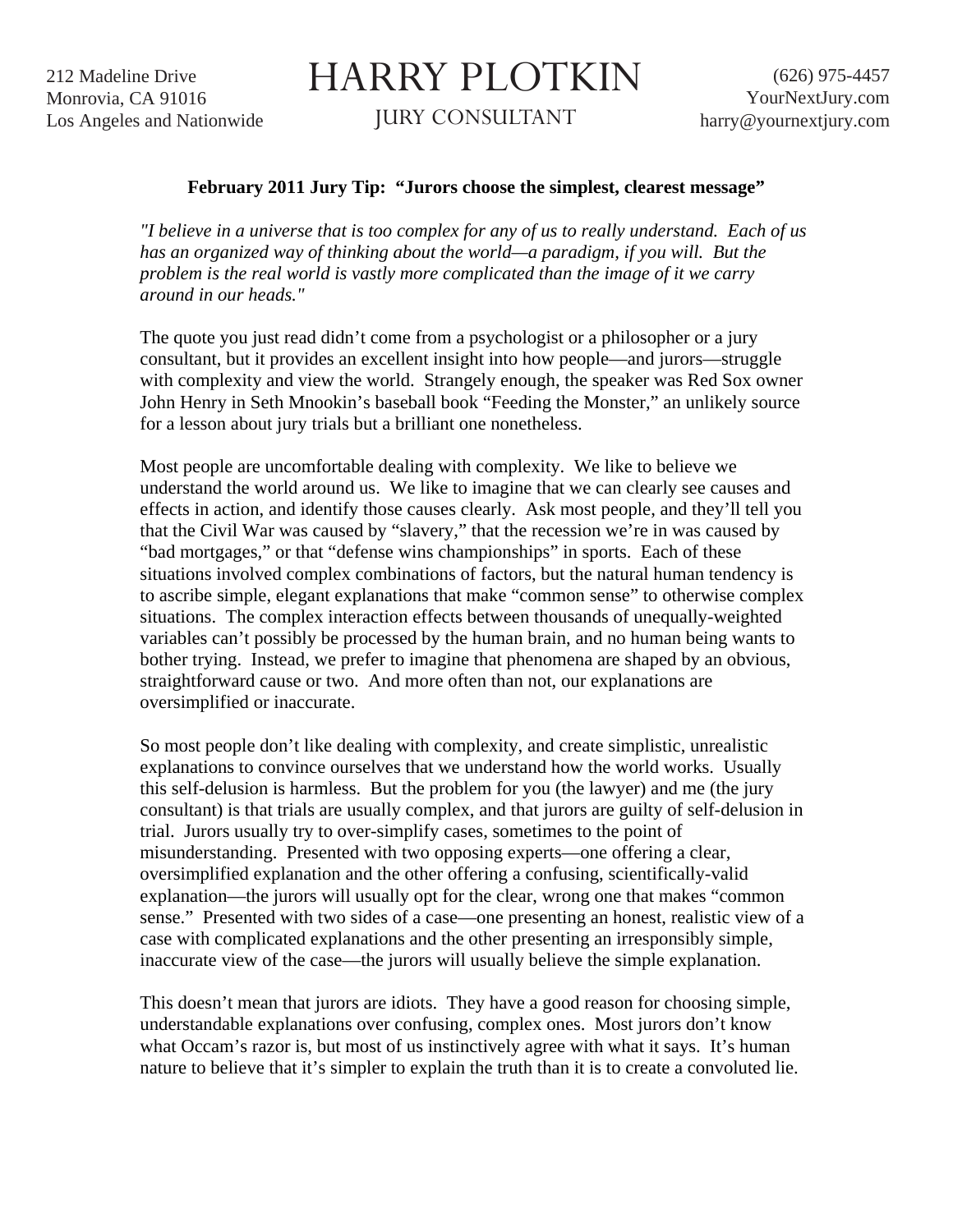The more complex your case is, and the more involved and technical and convoluted the real explanation of liability, causation, and damages are, the more you will need to distill your case into a brief, simple, clear explanation to present in your opening statement that makes instant "common sense" that your jurors can immediately understand. Imagine that you have only 30 seconds to present your entire case and explain yourself to your jurors—what would you say? Your jurors need to be given a simple, compelling paradigm that can fit inside their heads in one piece and that can stand on its own, even if they don't understand the complexity of your evidence and your experts. The reality is that, by the end of the trial, your jurors might not understand or remember or process all of the complex information that will enable them to realistically understand the case. The reality is that 30 seconds may be all the time and patience your jurors will give you, so you better be prepared to make use of that 30 seconds. Simply put, your entire message needs to fit into your jurors' heads, no matter how small some jurors' craniums might be.

Please don't misunderstand what I'm saying. I'm not suggesting that you mislead your jurors. I'm not instructing you to abandon your job of responsibly presenting the whole truth to the jury and of giving your jurors all the information and evidence. If the prosecution or defense of your case involves a complex, realistic explanation, you need to present the truth to your jury, no matter how complex. But I'm also saying that you need to distill your complex explanation into a message that is not only brief but also clear and convincing on its own.

I wish I could tell you exactly how to distill your complex, confusing case made up of a dozen tangential issues and technical explanations into a perfectly persuasive sound bite, but it would be impossible. Each case is too different and complex to give you a onesize-fits-all solution. But I can give you some guiding principles to help you make your too-complex-to-believe case clear and convincing, even when you're trying arcane patent or investment or engineering cases with issues that your jurors know nothing about.

Remember what I've argued time and time again: your message will only be accepted if it conforms to what your jurors already believe. Make sure that your simple message conforms to your jurors' points of view and values and matches what your jurors already believe. Messages that follow the formulaic script of "this is yet another example of" something the jurors already believe to be prevalent in the world are often the most persuasive, but are only successful if your jurors already believe that trade secret theft or employment discrimination or insurance bad faith are rampant.

Translating arcane cases that your jurors know nothing about into commonly-experienced analogies that your jurors feel comfortable understanding helps. Few jurors have any frame of reference for the due diligence process involved in venture capital investment decisions or acquiring a business, but most jurors have bought a used car and maybe a house. Jurors have no problem applying the principles they use in inspecting a car to what a litigant should have done when investing in a complex asset, fairly or not. If you need to emphasize that the principles are different, you have to explain why to your jury in terms that they can understand. Even better are analogies that borrow from situations that your jurors have specific understanding of based on their jobs or the experiences